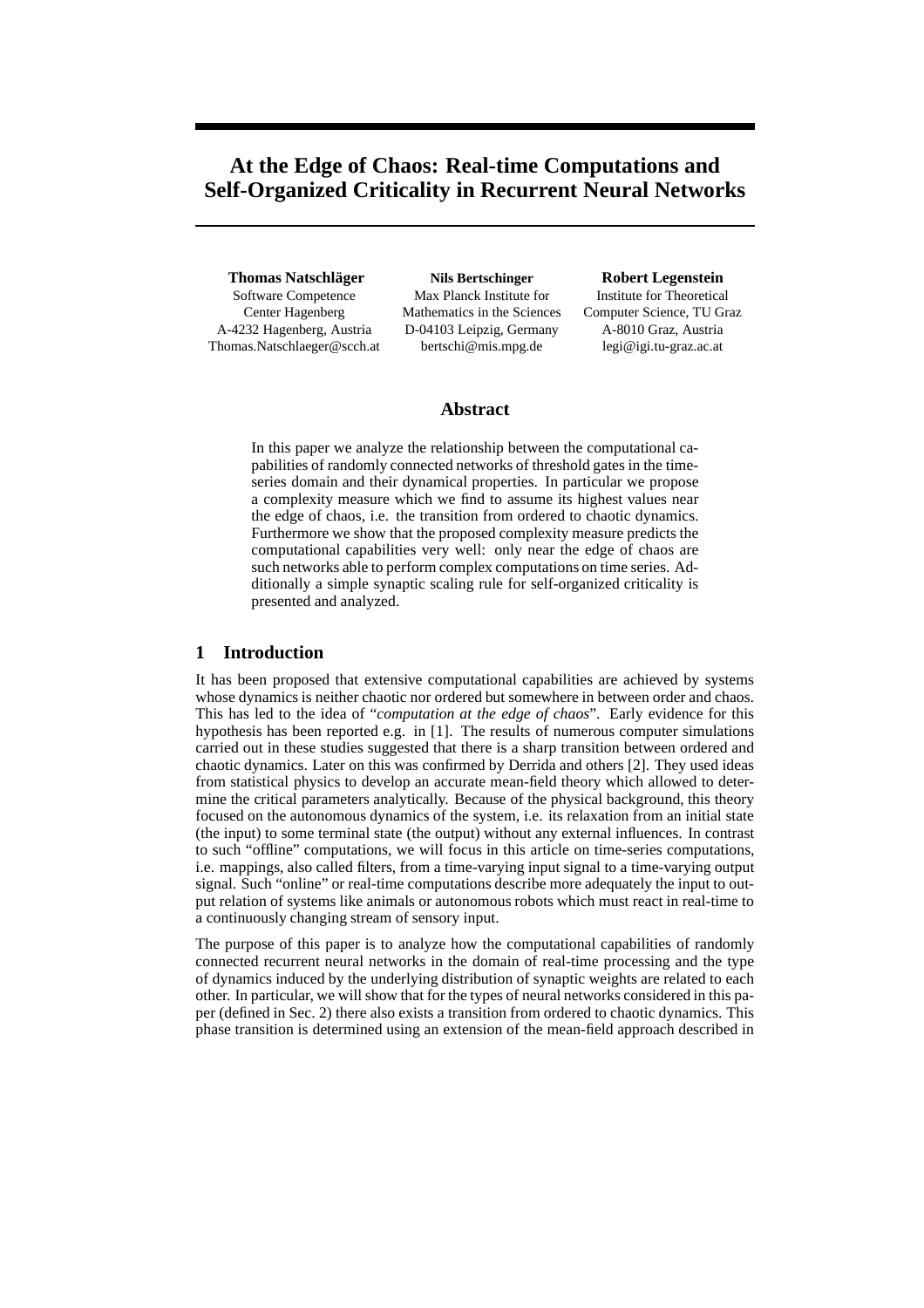

Figure 1: Networks of randomly connected threshold gates can exhibit ordered, critical and chaotic dynamics. In the upper row examples of the temporal evolution of the network state  $x_t$  are shown (black:  $x_{i,t} = 1$ , white:  $x_{i,t} = 0$ , input as indicated above) for three different networks with parameters taken from the ordered, critical and chaotic regime, respectively. Parameters:  $K = 5, N = 500, \bar{u} = -0.5, r = 0.3$  and  $\mu$  and  $\sigma^2$  as indicated in the phase plot below. The background of the phase plot shows the mean activity  $a^*$  (see Sec. 3) of the networks depending on the parameters  $\mu$  and  $\sigma^2$ .

[3] and [4] (Sec. 3). As the next step we propose a novel complexity measure (Sec. 4) which can be calculated using the mean-field theory developed in Sec. 3 and serves as a predictor for the computational capability of a network in the time-series domain. Employing a recently developed framework for analyzing real-time computations [5, 6] we investigate in Sec. 5 the relationship between network dynamics and the computational capabilities in the time-series domain. In Sec. 6 of this paper we propose and analyze a synaptic scaling rule for self-organized criticality (SOC) for the types of networks considered here. In contrast to previous work [7], we do not only check that the proposed rule shows adaptation towards critical dynamics, but also show that the computational capabilities of the network are actually increased if the rule is applied.

*Relation to previous work:* In [5], the so-called *liquid state machine* (LSM) approach was proposed and used do analyze the computational capabilities in the time-series domain of randomly connected networks of biologically inspired network models (composed of leaky integrate-and-fire neurons). We will use that approach to demonstrate that only near the edge of chaos, complex computations can be performed (see Sec. 5). A similar analysis for a restricted case (zero mean of synaptic weights) of the network model considered in this paper can be found in [4].

# **2 The Network Model and its Dynamics**

We consider *input driven* recurrent networks consisting of N threshold gates with states  $x_i \in \{0, 1\}$ . Each node *i* receives nonzero incoming weights  $w_{ij}$  from exactly K randomly chosen nodes *j*. Each nonzero connection weight  $w_{ij}$  is randomly drawn from a Gaussian distribution with mean  $\mu$  and variance  $\sigma^2$ . Furthermore, the network is *driven by an external input signal*  $u_{(.)}$  which is injected into each node. Hence, in summary, the update of the network state  $x_t = (x_{1,t}, \dots, x_{N,t})$  is given by  $x_{i,t} = \Theta(\sum_{j=1}^N w_{ij} \cdot x_{j,t-1} + u_{t-1})$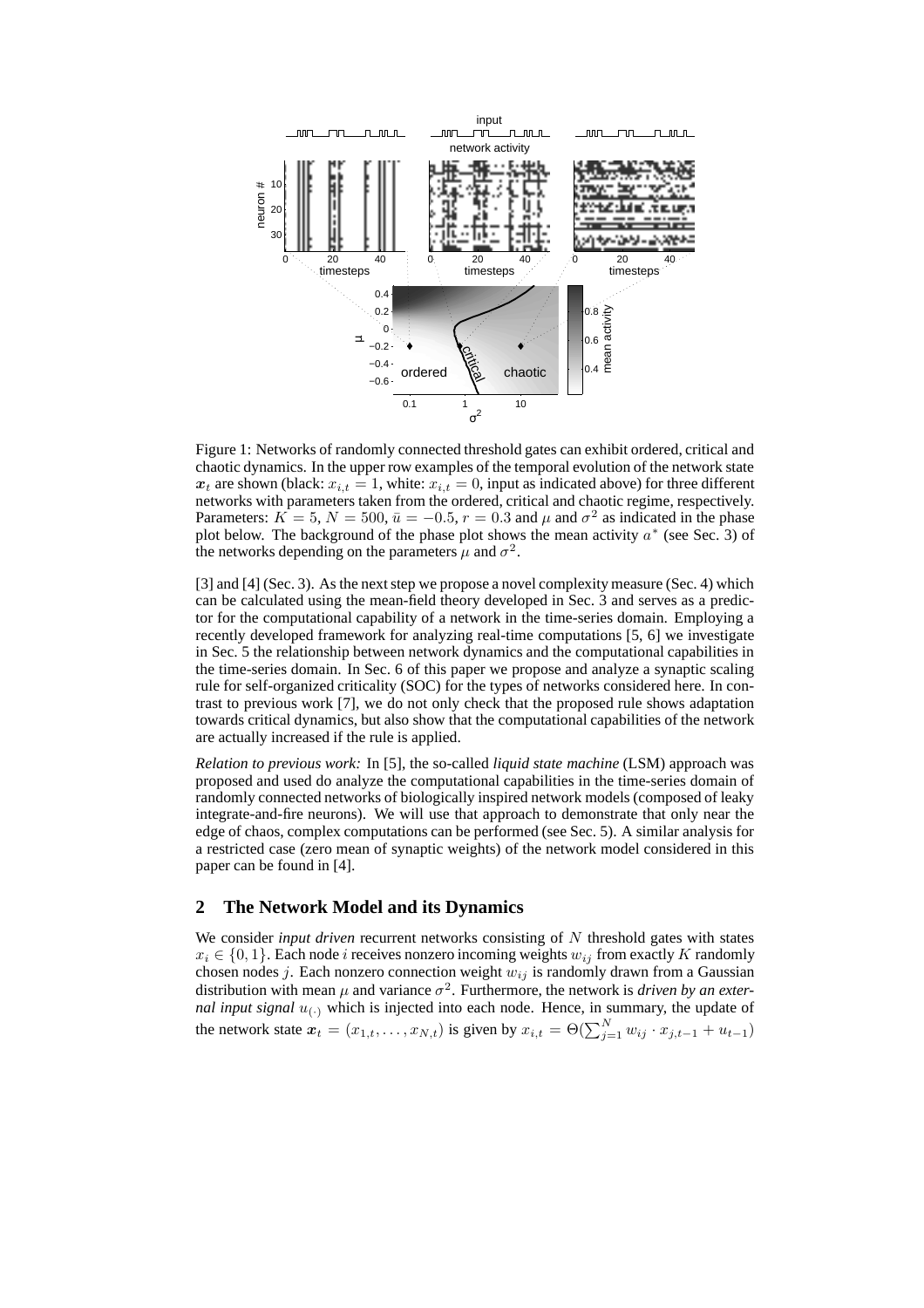which is applied to all neurons in parallel and where  $\Theta(h) = 1$  if  $h > 0$  and  $\Theta(h) = 0$ otherwise. In the following we consider a randomly drawn binary input signal  $u_{(.)}$ : at each time step  $u_t$  assumes the value  $\bar{u}+1$  with probability r and the value  $\bar{u}$  with probability  $1 - r$ . This network model is similar to the one we have considered in [4]. However it differs in two important aspects: a) By using states  $x_i \in \{0, 1\}$  we emphasis the asymmetric information encoding by spikes prevalent in biological neural systems and b) it is more general in the sense that the Gaussian distribution from which the non-zero weights are drawn is allowed to have an arbitrary mean  $\mu \in \mathbb{R}$ . This implies that the network activity  $a_t = \frac{1}{N} \sum_{i=1}^{N} x_{i,t}$  can vary considerably for different parameters (compare Fig. 1) and enters all the calculations discussed in the rest of the paper.

The top row of Fig. 1 shows typical examples of ordered, critical and chaotic dynamics (see the next section for a definition of order and chaos). The system parameters corresponding to each type of dynamics are indicated in the lower panel (*phase plot*). We refer to the (phase) transition from the ordered to the chaotic regime as the *critical line* (shown as the solid line in the phase plot). Note that increasing the variance  $\sigma^2$  of the weights consistently leads to chaotic behavior.

## **3 The Critical Line: Order and Fading Memory versus Chaos**

To define the chaotic and ordered phase of an *input driven* network we use an approach which is similar to that proposed by Derrida and Pomeau [2] for autonomous systems: consider two (initial) network states with a certain (normalized) Hamming distance. These states are mapped to their corresponding successor states (using the same weight matrix) *with the same input* in each case and the change in the Hamming distance is observed. If small distances tend to grow this is a sign of chaos whereas if the distance tends to decrease this is a signature of order.

Following closely the arguments in [4, 3] we developed a mean-field theory (see [8] for all details) which allows to calculate the update  $d_{t+1} = f(d_t, a_t, u_t)$  of the normalized Hamming distance  $d_t = |\{i : x_{i,t} \neq \tilde{x}_{i,t}\}|/N$  between two states  $x_t$  and  $\tilde{x}_t$  as well as the update  $a_{t+1} = A(a_t, u_t)$  of the network activity in one time step. Note that  $d_{t+1}$  depends on the input  $u_t$  (in contrast to [3]) and also on the activity  $a_t$  (in contrast to [4]). Hence the two-dimensional map  $F_u(d_t, a_t) := (d_{t+1}, a_{t+1}) = (f(d_t, a_t, u_t), A(a_t, u_t))$  describes the time evolution of  $d_t$  and  $a_t$  given the input times series  $u_{(\cdot)}$ .

Let us consider the steady state of the averaged Hamming distance  $f^*$  as well as the steady state of the averaged network activity  $a^*$ , i.e.  $(f^*, a^*) = \lim_{t \to \infty} \langle F_u^t \rangle$ .<sup>1</sup> If  $f^* = 0$  we know that any state differences will eventually die out and the network is in the ordered phase. If on the other hand a small difference is amplified and never dies out we have  $f^* \neq 0$  and the network is in the chaotic phase. Whether  $f^* = 0$  or  $f^* \neq 0$  can be decided by looking at the slope of the function  $f(\cdot, \cdot, \cdot)$  at its fixed point  $f^* = 0$ . Since  $a_t$  does not depend on  $d_t$  we calculate the averaged steady state activity  $a^*$  and determine the slope  $\alpha^*$ of the map  $rf(d, a, \bar{u}+1) + (1-r)f(d, a, \bar{u})$  at the point  $(d, a) = (0, a^*)$ . Accordingly we say that the network is in the ordered, critical or chaotic regime if  $\alpha^* < 1$ ,  $\alpha^* = 1$  or  $\alpha^*$  > 1 respectively. In [8] it is shown that the so called critical line  $\alpha^* = 1$  where the phase transition from ordered to chaotic behavior occurs is given by

$$
P_{bf} = \sum_{n=0}^{K-1} {K-1 \choose n} a^{*n} (1-a^*)^n (rQ(1, n, \bar{u}+1) + (1-r)Q(1, n, \bar{u})) = \frac{1}{K}
$$
 (1)

where  $P_{bf}$  denotes the probability (averaged over the inputs and the network activity) that

 ${}^{1}F_{u}^{t}$  denotes t-fold composition of the map  $F_{u}(\cdot, \cdot)$  where in the k-th iteration the input  $u_{k}$  is applied and  $\langle \cdot \rangle$  denotes the average over all possible initial conditions and all input signals with a given statistics determined by  $\bar{u}$  and r.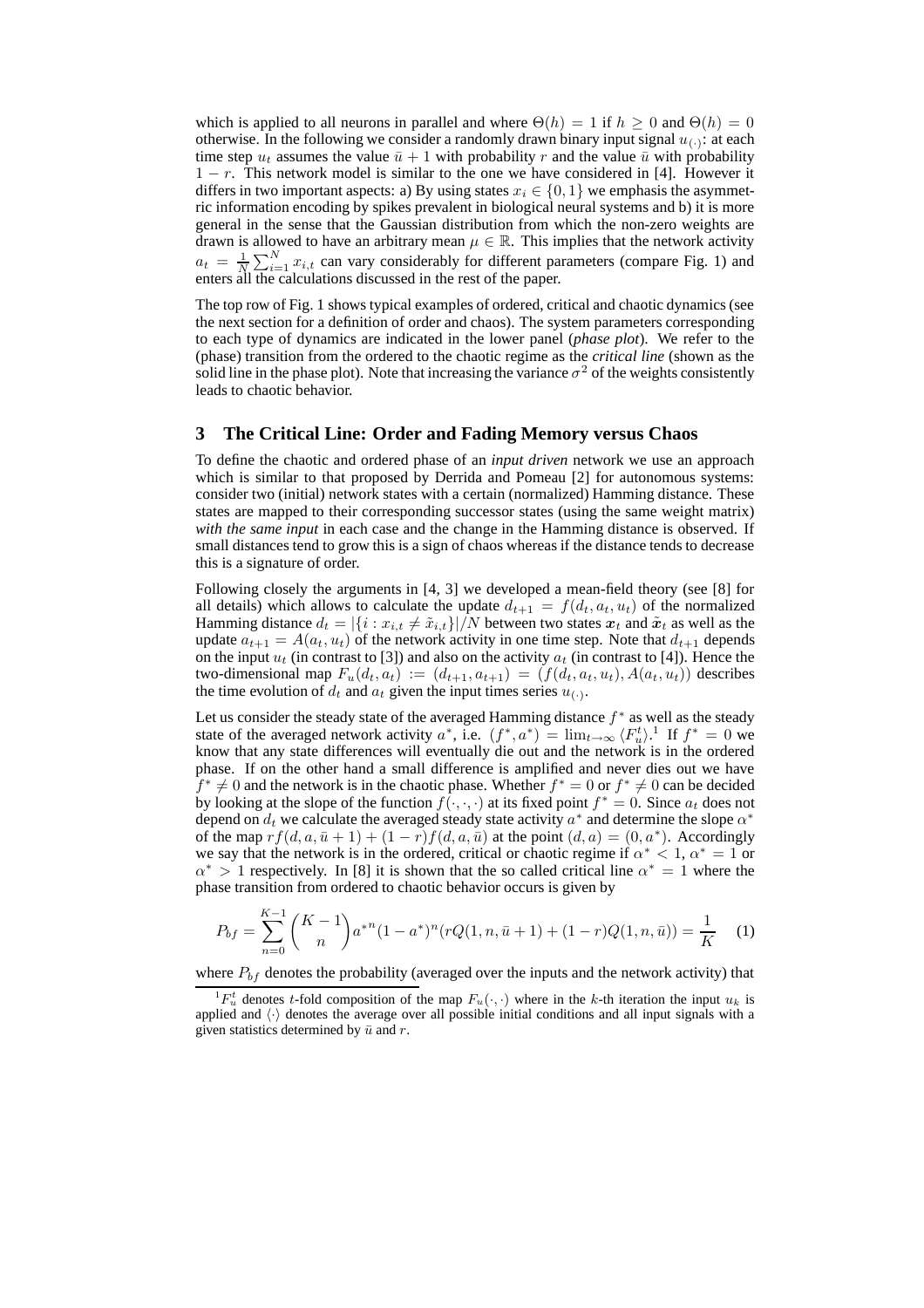

Figure 2: NM-separation assumes high values on the critical line. The gray coded image shows the NM-separation in dependence on  $\mu$  and  $\sigma^2$  for K denoted in the panels,  $r = 0.3$ ,  $\bar{u} = -0.5$  and  $b = 0.1$ . The solid line marks the critical values for  $\mu$  and  $\sigma^2$ .

a node will change its output if a single out of its  $K$  input bits is flipped.<sup>2</sup> Examples of critical lines that were calculated from this formula (marked by the solid lines) can be seen in Fig. 2 for  $K = 5$  and  $K = 10<sup>3</sup>$ 

The ordered phase can also be described by using the notion of *fading memory* (see [5] and the references therein). Intuitively speaking in a network with fading memory a state  $x_t$  is fully determined by a finite history  $u_{t-T}$ ,  $u_{t-T+1}$ , ...,  $u_{t-1}$ ,  $u_t$  of the input  $u_{(\cdot)}$ . A slight reformulation of this property (see [6] and the references therein) shows that it is equivalent to the requirement that all state differences vanish, i.e. being in the ordered phase. Fading memory plays an important role in the "liquid state machine" framework [5] since together with the separation property (see below) it would in principle allow an appropriate *readout function* to deduce the recent input, or any function of it, from the network state. If on the other hand the network does not have fading memory (i.e. is in the chaotic regime) a given network state  $x_t$  also contains "spurious" information about the initial conditions and hence it is hard or even impossible to deduce any features of the recent input.

#### **4** *NM***-Separation as a Predictor for Computational Power**

The already mentioned *separation property* [5] is especially important if a network is to be useful for computations on input time-series: only if different input signals separate the network state, i.e. different inputs result in different states, it is possible for a readout function to respond differently. Hence it is necessary that any two different input time series for which the readout function should produce different outputs drive the recurrent network into two sufficiently different states.

The mean field theory we have developed (see [8]) can be extended to describe the update  $d_{t+1} = s(d_t, \ldots)$  of the Hamming distance that result from applying different inputs  $u_{(\cdot)}$  and  $\tilde{u}_{(\cdot)}$  with a mean distance of  $b := \Pr\{u_t \neq \tilde{u}_t\}$ , i.e. the separation. In summary the three-dimensional map  $S_{u,\tilde{u}}(d_t, a_t, \tilde{a}_t) := (d_{t+1}, a_{t+1}, \tilde{a}_{t+1}) =$  $(s(d_t, a_t, \tilde{a}_t, u_t, \tilde{u}_t), A(a_t, u_t), A(\tilde{a}_t, \tilde{u}_t))$  fully describes the time evolution of the Hamming distance and the network activities. Again we consider the steady state of the averaged Hamming distance  $s^*$  and the network activities  $a^*, \tilde{a}^*,$  i.e.  $(s^*, a^*, \tilde{a}^*) = \lim_{t \to \infty} \langle S_{u, \tilde{u}}^t \rangle$ .

<sup>&</sup>lt;sup>2</sup>The actual single bit-flip probability  $Q$  depends on the number n of inputs which are 1 and the external input u and is given by  $Q(1,n,u) = \int_{-\infty}^{-u} \phi(\xi,n\mu,n\sigma^2) \left(1-\Phi(-u-\xi,\mu,\sigma^2)\right) d\xi$  +  $\int_{-u}^{\infty} \phi(\xi, n\mu, n\sigma^2) \Phi(-u-\xi, \mu, \sigma^2) d\xi$  where  $\phi$ ,  $\Phi$  denote the Gaussian density and cumulative density respectively (see [8] for a detailed explanation).

<sup>&</sup>lt;sup>3</sup>For each value of  $\mu = -0.6 + k * 0.01$ ,  $k = 0 \dots 100$  a search was conducted to find the value for  $\sigma^2$  such that  $\alpha^* = 1$ . Numerical iterations of the function A were used to determine  $\alpha^*$ .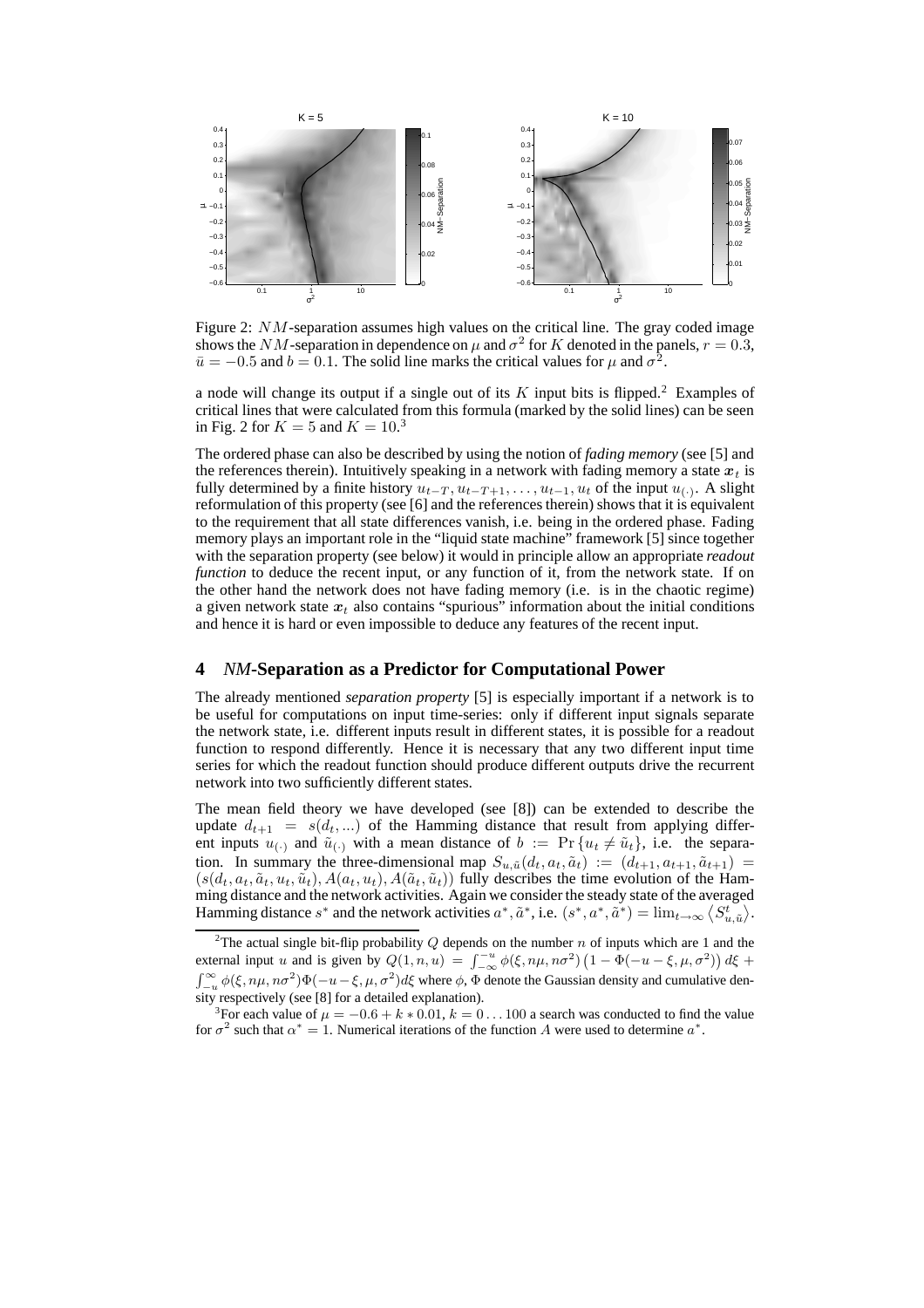

Figure 3: Real-time computation at the edge of chaos. **A** The gray coded image (an interpolation between the data points marked with open diamonds) shows the performance of trained networks in dependence of the parameters  $\mu$  and  $\sigma^2$  for the delayed 3-bit parity task. Performance is measured as the memory capacity  $MC = \sum_{\tau} I(v, y^{(\tau)})$  where  $I(v, y^{(\tau)})$  is the mutual information between the classifier output  $v_{(\cdot)}$  and the target function  $y_t^{(\tau)} = \text{PARITY}(u_{t-\tau}, u_{t-\tau-1}, u_{t-\tau-2})$  measured on a test set. **B** Same as panel A but for  $K = 10$ . **C** Same as panel A but for an average over 50 randomly drawn Boolean functions f of the last 5 time steps, i.e.  $y_t = f(u_t, u_{t-1}, ..., u_{t-4})$ .

The overall separation for a given input statistics (determined by  $\bar{u}$ , r, and b) is then given by s<sup>\*</sup>. However, this overall separation measure can not be directly related to the computational power since chaotic networks separate even minor differences in the input to a very high degree. The part of this separation that is caused by the input distance  $b$  and not by the distance of some initial state is therefore given by  $s^* - f^*$  because  $f^*$  measures the state distance that is caused by differences in the initial states and remains even after long runs with the same inputs (see Sec. 3). Note that  $f^*$  is always zero in the ordered phase and non-zero in the chaotic phase.

Since we want the complexity measure, which we will call  $NM$ -separation, to be a predictor for computational power we correct  $s^* - f^*$  by a term which accounts for the separation due to an all-dominant input drive. A suitable measure for this "immediate separation" i<sup>\*</sup> is the average *increase* in the Hamming distance if the system is run for a long time  $(t \to \infty)$  with equal inputs  $u_{(\cdot)} = \tilde{u}_{(\cdot)}$  and then a single step with an input pair  $(v, \tilde{v})$  with an average difference of  $b = Pr \{v, \neq \tilde{v}\}\$ is applied:  $i^* = \lim_{t \to \infty} \sum_{v, \tilde{v}=0}^{1} r^v (1-r)^{1-v} b^{|v-\tilde{v}|} (1-b)^{1-|v-\tilde{v}|} \langle s(\cdot, \cdot, \cdot, v, \tilde{v}) \circ S_{u,u}^t \rangle - f^*$ . Hence a measure of the network mediated separation  $NM_{sep}$  due to input differences is given by

$$
NM_{sep} = s^* - f^* - i^*
$$
\n<sup>(2)</sup>

In Fig. 2 the NM-separation resulting from an input difference of  $b = 0.1$  is shown in dependence of the network parameters  $\mu$  and  $\sigma^2$ .<sup>4</sup> Note that the *NM*-separation peaks very close to the critical line. Because of the computational importance of the separation property this also suggests that the computational capabilities of the networks will peak at the onset of chaos, which is confirmed in the next section.

#### **5 Real-Time Computations at the Edge of Chaos**

To access the computational power of a network we make use of the so called "liquid state machine" framework which was proposed by Maass et.al. [5] and independently by Jaeger

<sup>&</sup>lt;sup>4</sup>For each value of  $\mu = -0.6 + k * 0.05$ ,  $k = 0...20$ , 10 values for  $\sigma^2$  where chosen near the critical line and 10 other values where equally spaced (on a logarithmic scale) over the interval [0.02,50]. For each such pair  $(\mu, \sigma^2)$  extensive numerical iterations of the map S where performed to obtain accurate estimates of  $s^*$ ,  $f^*$  and  $i^*$ . Hopefully these numerical estimates can be replaced by analytic results in the future.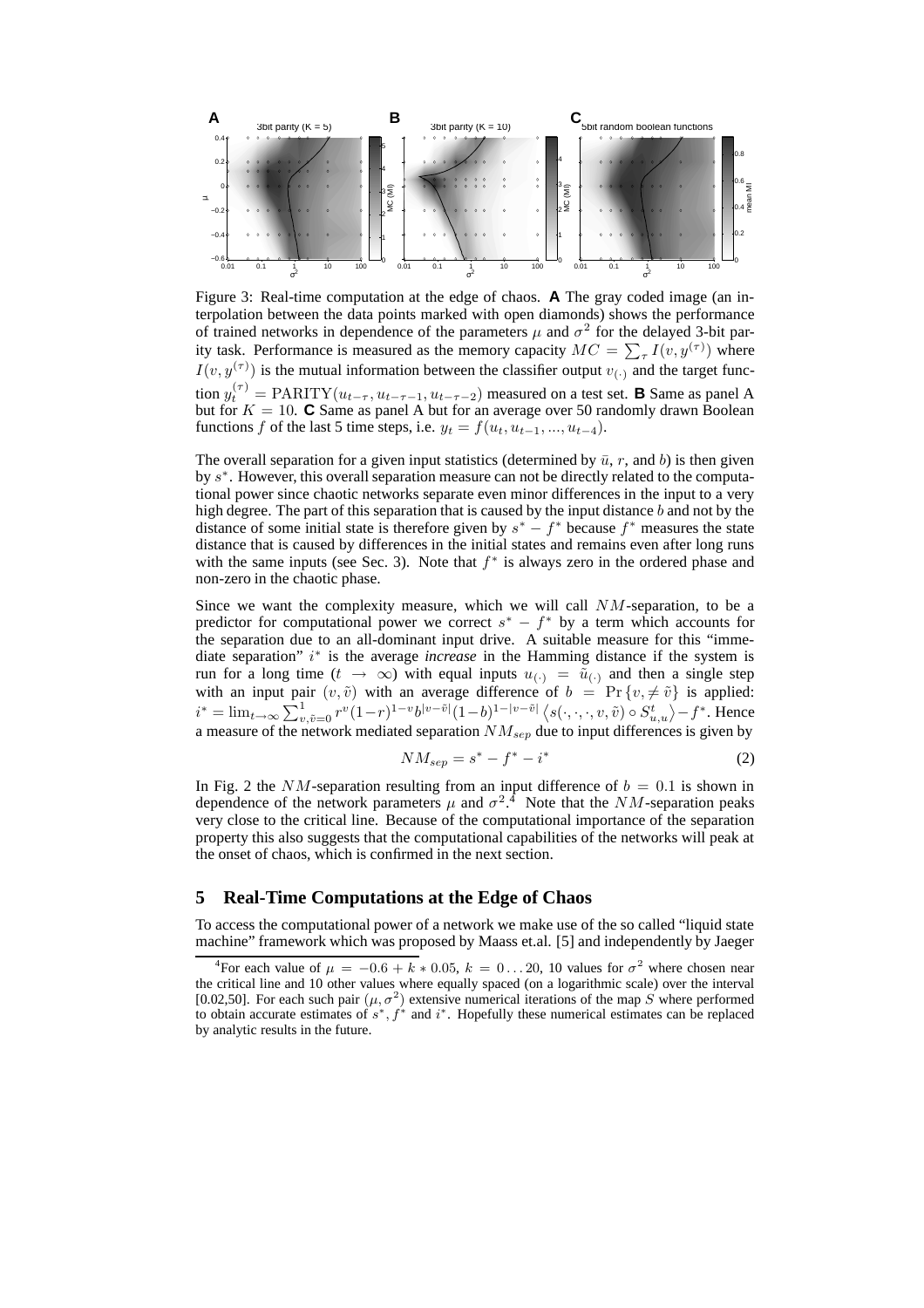[6]. They put forward the idea that any complex time-series computation can be implemented by composing a system which consists of two conceptually different parts: a) a properly chosen general-purpose recurrent network with "rich" dynamics and b) a readout function that is trained to map the network state to the desired outputs (see [5, 6, 4] for more details). This approach is potentially successful if the general-purpose network encodes the relevant features of the input signal in the network state in such a way that the readout function can easily extract it. We will show that near the critical line the networks considered in this paper encode the input in such a way that a simple linear classifier  $C(\mathbf{x}_t) = \Theta(\mathbf{w} \cdot \mathbf{x}_t + w_0)$  suffices to implement a broad range of complex nonlinear filters. Note that in order to train the network for a given task only the parameters  $w \in \mathbb{R}^N$ ,  $w_0 \in \mathbb{R}$  of the linear classifier are adjusted such that the actual network output  $v_t = C(\mathbf{x}_t)$ is as close as possible to the target values  $y_t$ .

To access the computational power in a principled way networks with different parameters were tested on a delayed 3-bit parity task for increasing delays and on randomly drawn Boolean functions of the last 5 input bits. Note that these tasks are quite complex for the networks considered here since most of them are not linear separable (i.e. the parity function) and require memory. Hence to achieve good performance it is necessary that a state  $x_t$  contains information about several input bits  $u_{t}$ ,  $t' < t$  in a nonlinear transformed form such that a linear classifier  $C$  is sufficient to perform the nonlinear computations.

The results are summarized in Fig. 3 where the performance (measured in terms of mutual information) on a test set between the network output and the target signal is shown for various parameter settings (for details see [4]). The highest performance is clearly achieved for parameter values close to the critical line where the phase transition occurs. This has been noted before [1]. In contrast to these previous results the networks used here are not optimized for any specific task but their computational capabilities are assessed by evaluating them for many different tasks. Therefore a network that is specifically designed for a single task will not show a good performance in this setup. These considerations suggest the following hypotheses regarding the computational function of generic recurrent neural circuits: to serve as a general-purpose temporal integrator, and simultaneously as a kernel (i.e., nonlinear projection into a higher dimensional space) to facilitate subsequent (linear) readout of information whenever it is needed.

# **6 Self-Organized Criticality via Synaptic Scaling**

Since the computational capabilities of a network depend crucially on having almost critical dynamics an adaptive system should be able to adjust its dynamics accordingly.

Equ. (1) states that critical dynamics are achieved if the probability  $P_{bf}$  that a single bitflip in the input shows up in the output should on average (over the external and internal input statistics given by  $\bar{u}$ , r and  $a^*$  respectively) be equal to  $\frac{1}{K}$ . To allow for a rule that can adjust the weights of each node a local estimate of  $P_{bf}$  must be available. This can be accomplished by estimating  $P_{bf}$  from the margin, i.e. the distance of the internal activation from the firing threshold, of each node. Intuitively a node with an activation that is much higher or lower than its firing threshold is rather unlikely to change its output if a single bit in its input is flipped. Formally  $P_{bf}^{i}$  of node i is given by the average (over the internal and external input statistics) of the following quantity:

$$
\frac{1}{K} \sum_{j=1, w_{ij} > 0}^{N} \Theta(w_{ij}(1 - 2x_{j,t-1})(1 - 2x_{i,t}) - m_{i,t})
$$
\n(3)

where  $m_{i,t} = \left| \sum_{j=1}^{N} w_{ij} x_{j,t-1} + u_{t-1} \right|$  denotes the margin of node *i* (see [8] for details). Each node now applies synaptic scaling to adjust itself towards the critical line. Accord-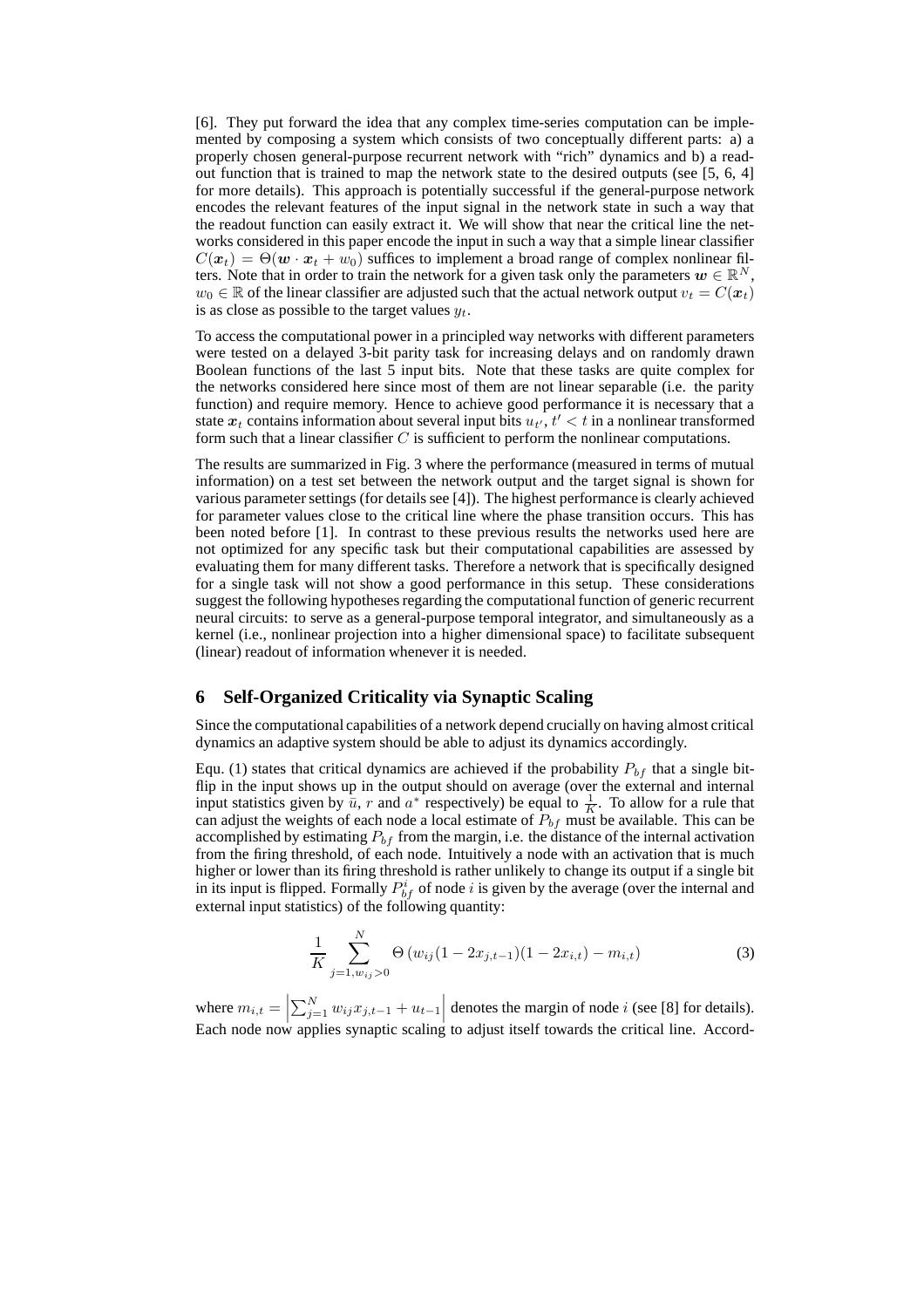

Figure 4: Self-organized criticality. **A** Time evolution of the network state  $x_t$  starting in a chaotic regime while the SOC-rule (4) is active (black:  $x_{i,t} = 1$ , white:  $x_{i,t} = 0$ ). Parameters:  $N = 500, K = 5, \bar{u} = -0.5, r = 0.3, \mu = 0$  and initial  $\sigma^2 = 100$ . **B** Estimated  $P_{bf}$ . The dotted line shows how the node averaged estimate of  $P_{bf}$  evolves over time for the network shown in A. The running average of this estimate (thick black line) as used by the SOC-rule clearly shows that  $P_{bf}$  approaches its critical value (dashed line).  $\mathbf C$ Same as B but for  $K = 10$  and initial  $\sigma^2 = 0.01$  in the ordered regime.

ingly we arrive at the following SOC-rule:

$$
w_{ij}(t+1) = \begin{cases} \frac{1}{1+\nu} \cdot w_{ij} & \text{if } P_{bf}^{est_i}(t) > \frac{1}{K} \\ (1+\nu) \cdot w_{ij}(t) & \text{if } P_{bf}^{est_i}(t) < \frac{1}{K} \end{cases}
$$
(4)

where  $0 < \nu \ll 1$  is the learning rate and  $P_{bf}^{est_i}(t)$  is a running average of the formula in Equ. (3) to estimate  $P_{bf}^{i}$ . Applying this rule in parallel to all nodes of the network is then able to adjust the network dynamics towards criticality as shown in Fig. 4<sup>5</sup>. The upper row shows the time evolution of the network states  $x_t$  while the SOC-rule (4) is running. It is clearly visible how the network dynamics changes from chaotic (the initial network had the parameters  $K = 5, \mu = 0$  and  $\sigma^2 = 100$ ) to critical dynamics that respect the input signal. The lower row of Fig. 4 shows how the averaged estimated bit-flip probability  $\frac{1}{N}\sum_{i=1}^{N} P_{bf}^{est_i}(t)$  approaches its critical value for the case of the above network and one that started in the ordered regime ( $K = 10, \mu = 0, \sigma^2 = 0.01$ ).

Since critical dynamics are better suited for information processing (see Fig. 3) it is expected that the performance on the 3-bit parity task improves due to SOC. This is confirmed in Fig. 5 which shows how the memory capacity  $MC$  (defined in Fig. 3) grows for networks that were initialized in the chaotic and ordered regime respectively. Note that the performace reached by these networks using the SOC-rule (4) is as high as for networks where the critical value for  $\sigma^2$  is choosen apriori and stays at this level. This shows that rule (4) is stable in the sense that it keeps the dynamics critical and does not destroy the computational capabilities.

<sup>&</sup>lt;sup>5</sup>Here a learning rate of  $\nu = 0.01$  and an exponentially weighted running average with a timeconstant of 15 timesteps were used.